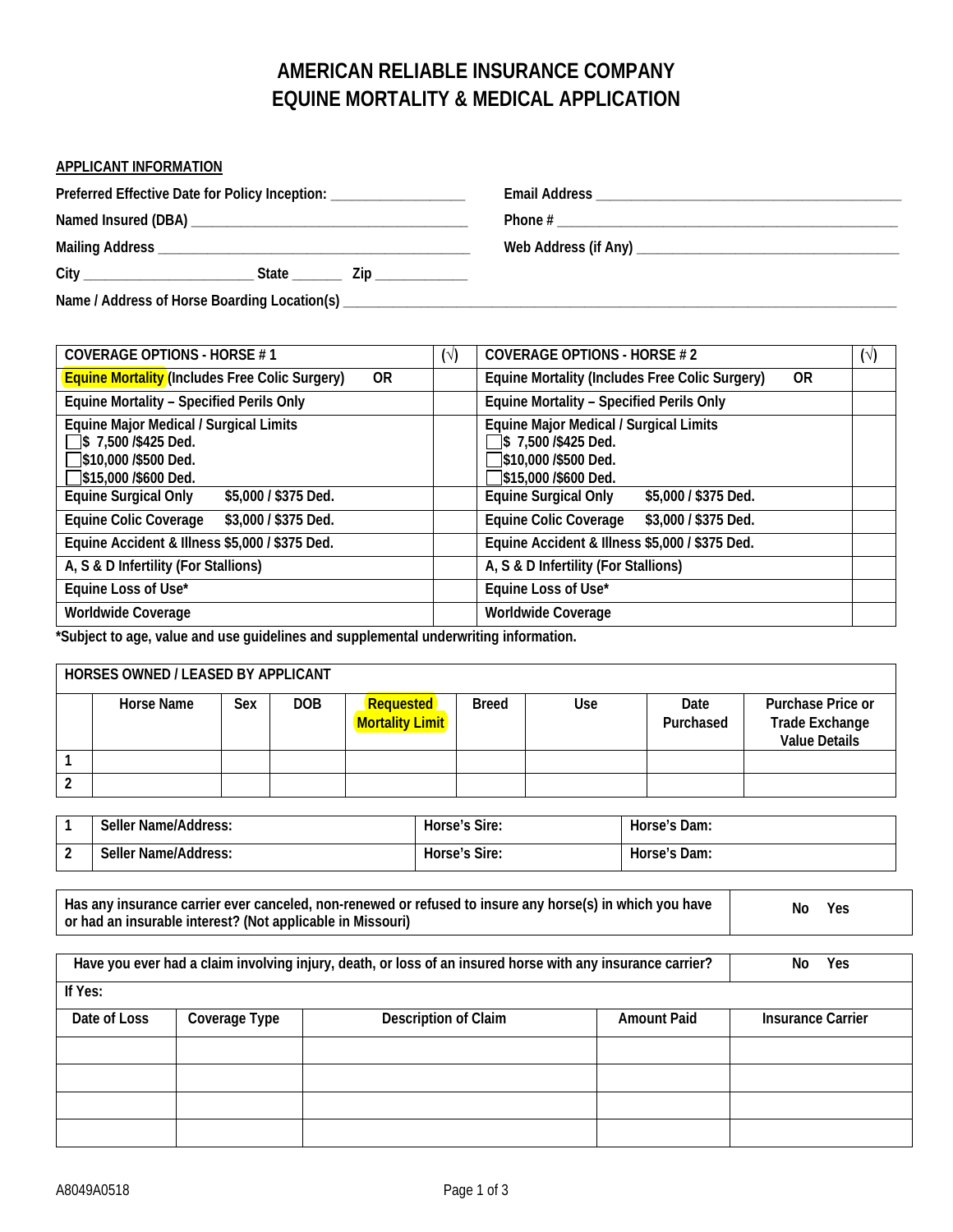| <b>ADDITIONAL QUESTIONS</b> |                                                                                                                                                                                                                                                                                                                                                                            |    | Horse #1 |    | Horse #2 |  |
|-----------------------------|----------------------------------------------------------------------------------------------------------------------------------------------------------------------------------------------------------------------------------------------------------------------------------------------------------------------------------------------------------------------------|----|----------|----|----------|--|
| 1                           | Was a pre-purchase examination completed? (Note: Pre-purchase examination is not the<br>Veterinarian's Certificate of Examination. Company may reject results.)                                                                                                                                                                                                            | No | Yes      | No | Yes      |  |
| $\overline{\mathbf{c}}$     | Is the horse healthy and capable of performing its stated use?                                                                                                                                                                                                                                                                                                             | No | Yes      | No | Yes      |  |
| 3                           | Has the horse received any type of medication or treatment other than well / routine horse care?                                                                                                                                                                                                                                                                           | No | Yes      | No | Yes      |  |
| 4                           | Has the horse ever received medical or surgical treatment, including joint injections, or nerve blocks<br>for lameness?                                                                                                                                                                                                                                                    | No | Yes      | No | Yes      |  |
| 5                           | Has the horse ever had any colic, colic surgery, gastric ulcer, impaction, or intestinal disorder?                                                                                                                                                                                                                                                                         | No | Yes      | No | Yes      |  |
| 6                           | To the best of your knowledge, has your horse ever been observed or diagnosed with, or treated for<br>eye disease, moon blindness or head shyness?                                                                                                                                                                                                                         | No | Yes      | No | Yes      |  |
| $\overline{7}$              | To the best of your knowledge, has your horse ever been observed or diagnosed with, or treated for<br>conformation problems or defects, injury, or evidence of lameness?                                                                                                                                                                                                   | No | Yes      | No | Yes      |  |
| 8                           | Does the horse have a gait deficit or neurologic disorder?                                                                                                                                                                                                                                                                                                                 | No | Yes      | No | Yes      |  |
| 9                           | Does the horse have any past Laminitis, founder, Navicular Syndrome, abscess, P3 rotation, or other<br>hoof problems or irregularities?                                                                                                                                                                                                                                    | No | Yes      | No | Yes      |  |
| 10                          | Does the horse have any Osteoarthritis, degenerative joint disease or OCD?                                                                                                                                                                                                                                                                                                 | No | Yes      | No | Yes      |  |
| 11                          | Has the horse undergone diagnostic ultrasound, bone scan or X-rays within last 36 months?                                                                                                                                                                                                                                                                                  | No | Yes      | No | Yes      |  |
| 12                          | Will the horse be observed and cared for daily?                                                                                                                                                                                                                                                                                                                            | No | Yes      | No | Yes      |  |
| 13                          | What percentage of time per day is the horse in pasture (not in stable)?                                                                                                                                                                                                                                                                                                   |    | %        |    | %        |  |
| 14                          | How many miles is the horse to the closest licensed equine veterinarian?                                                                                                                                                                                                                                                                                                   |    |          |    |          |  |
| 15                          | Is the horse leased? If yes, attach copy of lease agreement. If no written agreement, explain terms in<br>'comments″ section.                                                                                                                                                                                                                                              | No | Yes      | No | Yes      |  |
| 16                          | Is applicant the sole owner of the horse? If no, provide other owner's name(s), address(es), and %<br>interest.                                                                                                                                                                                                                                                            | No | Yes      | No | Yes      |  |
| 17                          | Is there any other insurance on the horse? If yes, provide details in "comments" section.                                                                                                                                                                                                                                                                                  | No | Yes      | No | Yes      |  |
| 18                          | Has the horse ever shown any HYPP signs or symptoms?                                                                                                                                                                                                                                                                                                                       | No | Yes      | No | Yes      |  |
| 19                          | Has the horse ever been HYPP tested?<br><b>Test Results:</b><br>$N/N$ 1<br>$\overline{2}$<br>$N/H$ 1<br>$H/H$ 1<br>$\overline{2}$<br>2                                                                                                                                                                                                                                     | No | Yes      | No | Yes      |  |
| 20                          | What is the horses primary licensed equine veterinarian's name, address & phone #:                                                                                                                                                                                                                                                                                         |    |          |    |          |  |
| 21                          | Loss Payee(s) Name / Address:                                                                                                                                                                                                                                                                                                                                              |    |          |    |          |  |
| 22                          | Do you understand that the insurance policy you are applying requires you to give the company<br>immediate notice of any covered animal's death, injury, sickness or disease, along with a description<br>of the condition and name of the attending veterinarian? Do you also understand that failure to<br>provide immediate notice may result in the denial of a claim? | No | Yes      | No | Yes      |  |